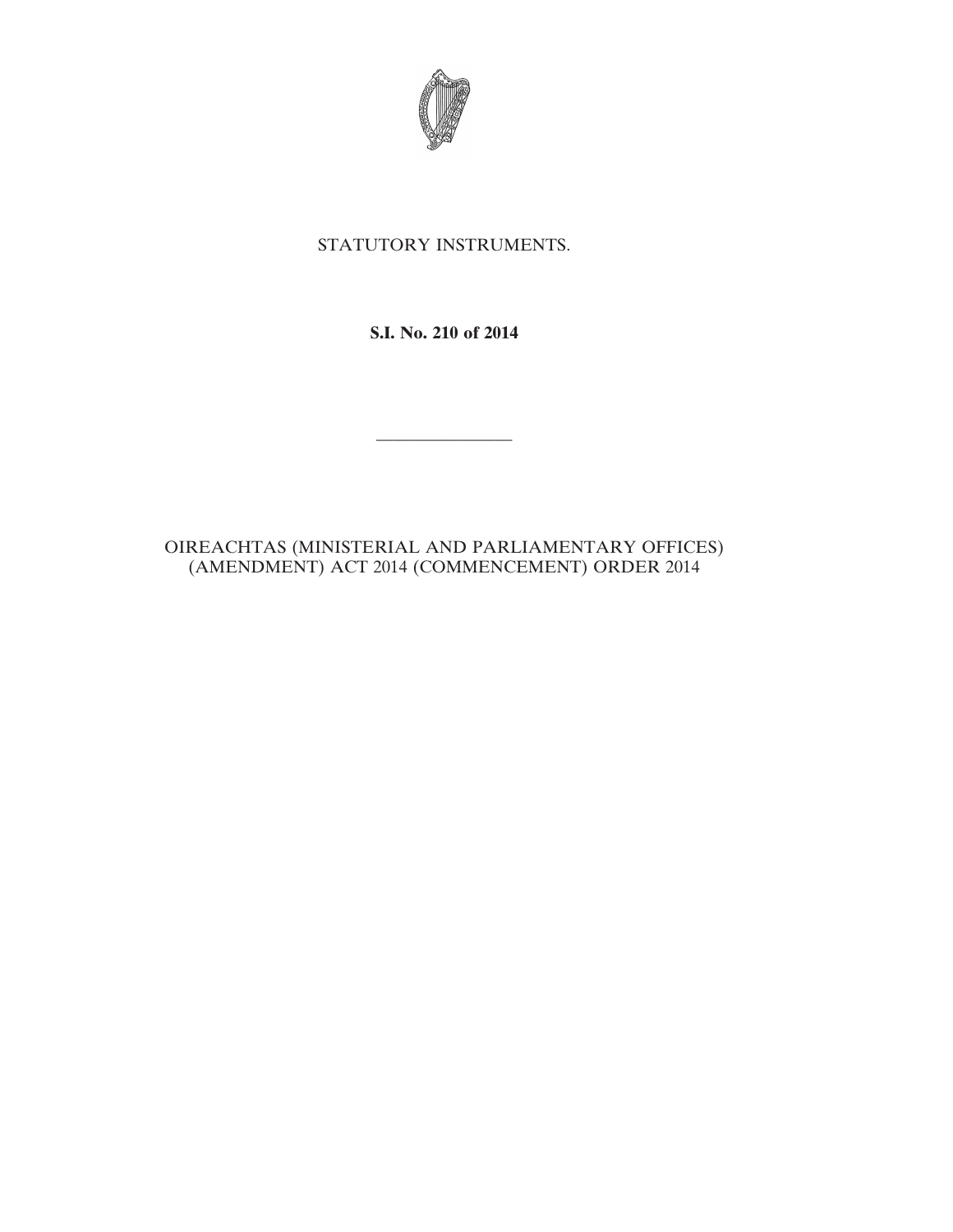## OIREACHTAS (MINISTERIAL AND PARLIAMENTARY OFFICES) (AMENDMENT) ACT 2014 (COMMENCEMENT) ORDER 2014

I, BRENDAN HOWLIN, Minister for Public Expenditure and Reform, in exercise of the powers conferred on me by section 6(2) of the Oireachtas (Ministerial and Parliamentary Offices) (Amendment) Act 2014 (No. 6 of 2014), hereby order as follows:

1. This Order may be cited as the Oireachtas (Ministerial and Parliamentary Offices) (Amendment) Act 2014 (Commencement) Order 2014.

- 2. The day appointed as the day on which—
	- (*a*) sections 1 and 5 of the Oireachtas (Ministerial and Parliamentary Offices) (Amendment) Act 2014 (No. 6 of 2014) come into operation is 15 May 2014, and
	- (*b*) the remaining provisions of that Act come into operation is 1 July 2014.



GIVEN under my Official Seal, 15 May 2014.

> BRENDAN HOWLIN, Minister for Public Expenditure and Reform.

*Notice of the making of this Statutory Instrument was published in "Iris Oifigiúil" of* 20*th May*, 2014.